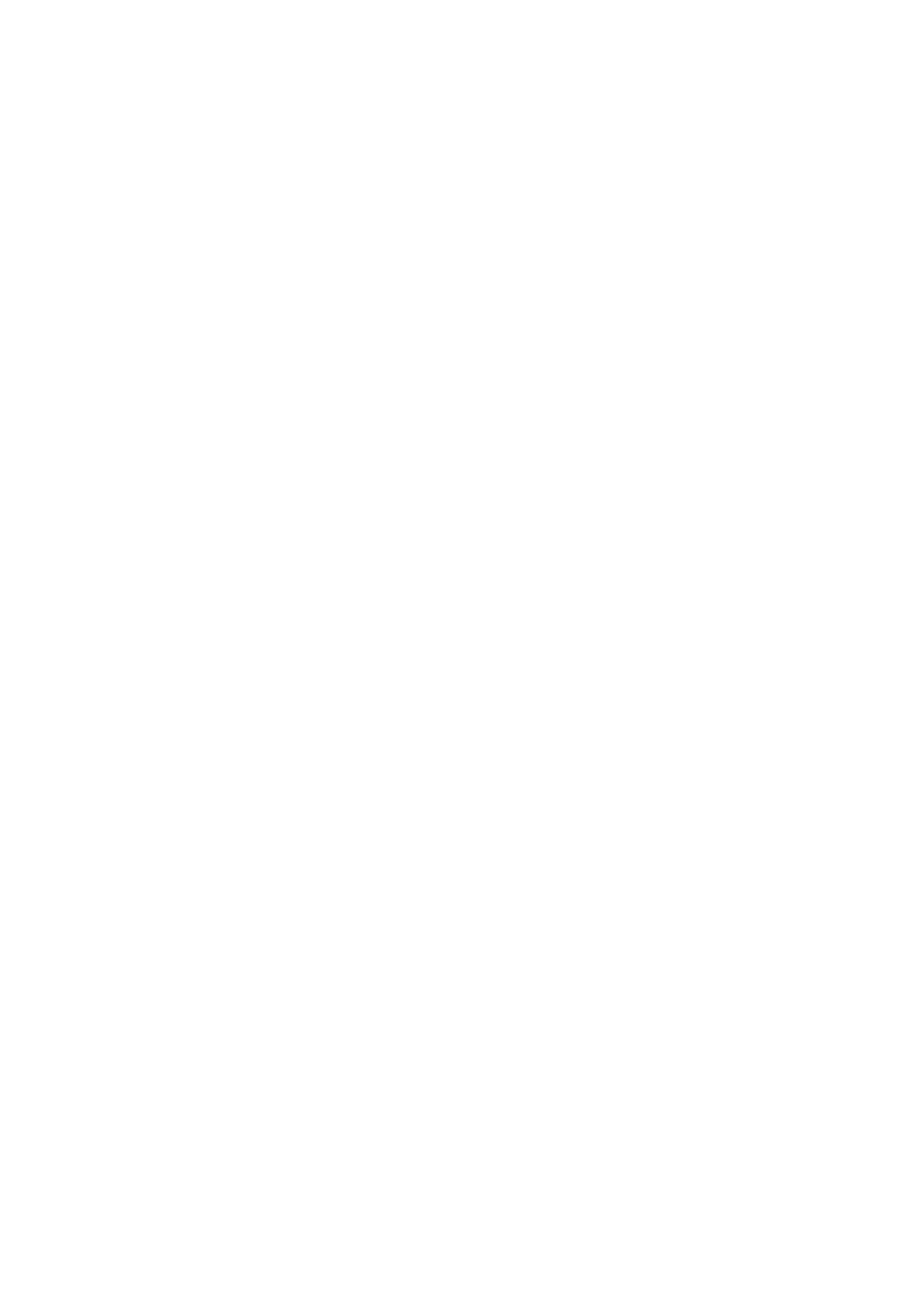# **Report on Budgetary Issues 2009**

This report has been prepared by the CMS/ASCOBANS Secretariat, utilising information provided by UNON. Final figures for the financial year 2009 were made available to the Secretariat in June 2010. However, these do not allow a breakdown per budget line. Accordingly, this report contains figures as recorded in the bookkeeping system, with the corresponding possibility of minor discrepancies resulting from variations in the exchange rate between Euro and USD.

# **Section I: BA Trust Fund**

### **Table 1: Income to the General Trust Fund**

Contributions to the General Trust Fund for the Agreement on the Conservation of Small Cetaceans of the Baltic and North Seas (ASCOBANS) (BA) as at 31 December 2009.

| <b>COUNTRIES</b>   | MOP <sub>5</sub><br>approved<br>contribution<br>for 2009 | <b>Contributions</b><br>received for 2009<br>in previous year | <b>Contributions</b><br>received 2009 | <b>Outstanding</b><br><b>Amount</b> |
|--------------------|----------------------------------------------------------|---------------------------------------------------------------|---------------------------------------|-------------------------------------|
|                    | <b>EUR</b>                                               | <b>EUR</b>                                                    | <b>EUR</b>                            | <b>EUR</b>                          |
| Belgium            | 14,867                                                   | 0                                                             | 14,867                                | 0                                   |
| <b>Denmark</b>     | 9,986                                                    | 0                                                             | 9,986                                 | 0                                   |
| Finland            | 7,413                                                    | 0                                                             | 7,413                                 | 0                                   |
| France             | 38,197                                                   | 0                                                             | 38,197                                | 0                                   |
| Germany            | 38,197                                                   | 0                                                             | 38,197                                | 0                                   |
| Lithuania          | 334                                                      | 0                                                             | 334                                   | 0                                   |
| <b>Netherlands</b> | 23,504                                                   | 0                                                             | 23,504                                | $\overline{0}$                      |
| Poland             | 6,411                                                    | 0                                                             | 6,411                                 | 0                                   |
| Sweden             | 13,880                                                   | 0                                                             | 13,880                                | 0                                   |
| United Kingdom     | 38,197                                                   | 0                                                             | 38,197                                | $\overline{0}$                      |
| <b>Total</b>       | 190,986                                                  | 0                                                             | 190,986                               | 0                                   |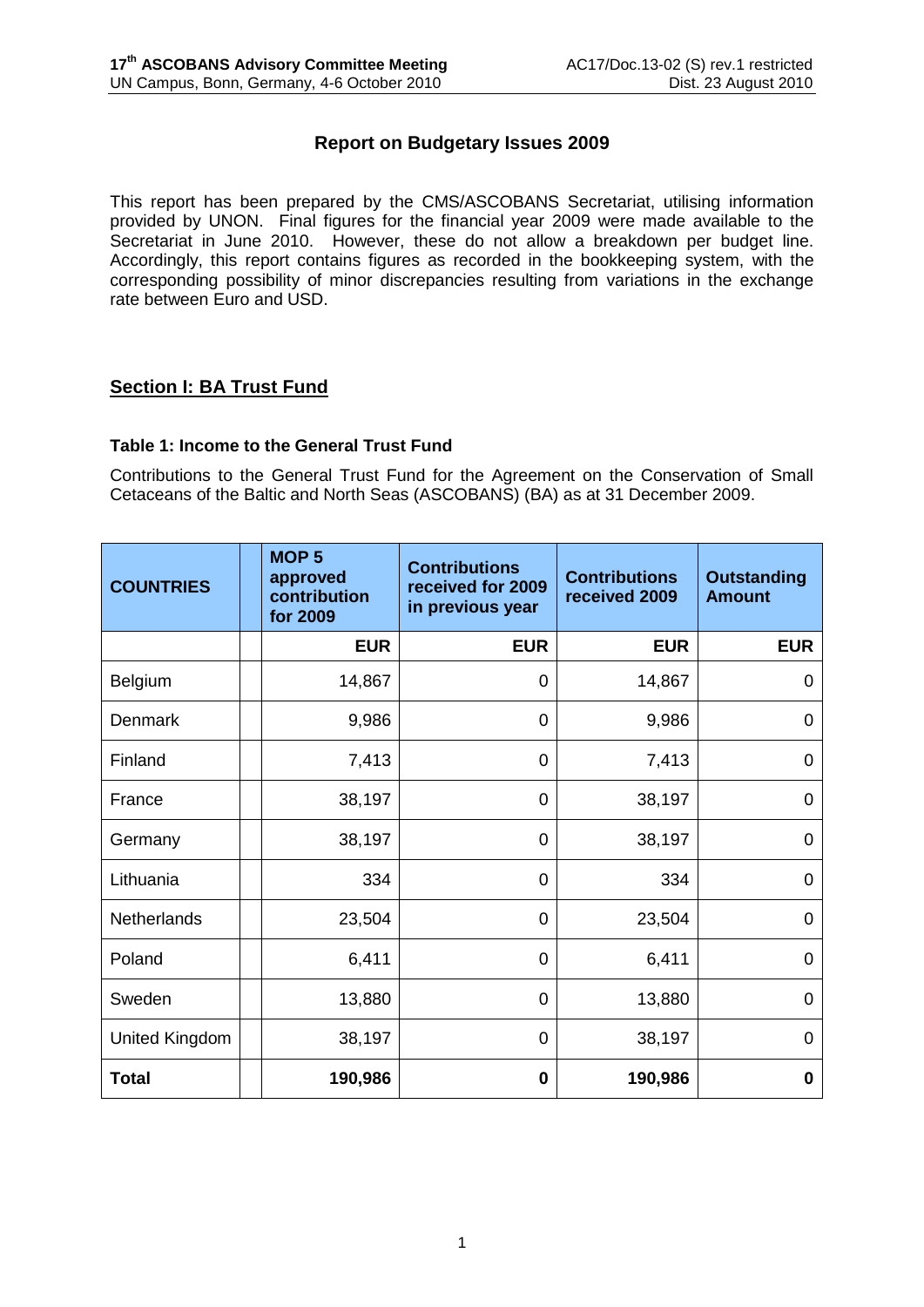## **Table 2: Expenditure and Commitments of the General Trust Fund**

The MOP5-approved budget versus the expenditure in 2009 of the General Trust Fund for the Agreement on the Conservation of Small Cetaceans of the Baltic and North Seas (ASCOBANS) (BA).

| <b>BL</b> | <b>Budget Item</b>                                                     | <b>Allotment /</b><br>Income in<br>Euro* | <b>Expenditure</b><br>in Euro** | <b>Balance</b><br>in Euro | <b>Description of the Expenditure / Explanations</b>                                                                                                                                                                                      |
|-----------|------------------------------------------------------------------------|------------------------------------------|---------------------------------|---------------------------|-------------------------------------------------------------------------------------------------------------------------------------------------------------------------------------------------------------------------------------------|
|           | 1101 Executive Secretary (D1), 3%                                      | 5,733                                    | 5,227                           |                           | 506 Cost sharing: 3% of the CMS Executive Secretary's time                                                                                                                                                                                |
| 1102      | CMS Professional Staff (P4),<br>15% (CMS Senior Advisor)               | 18,923                                   | 21,867                          |                           | -2,944 Cost sharing: 15% of the CMS Scientific Officer's time                                                                                                                                                                             |
|           | 1104 Consultant: ASCOBANS Co-<br>ordinating Officer 75%                | 69,000                                   | 47,952                          |                           | 21,048 Cost sharing: 25% of the Coordinating Officer's time reimbursed from<br><b>CMS</b>                                                                                                                                                 |
|           | 1121 ASCOBANS one time payment<br>to former Staff                      | 3,966                                    | 0                               | 3,966                     | The ASCOBANS MOP5 approved an annual budget of 3,966 Euro<br>over the triennium to cover the separation indemnity for the Former<br>ASCOBANS Executive Secretary. CMS/ASCOBANS used the<br>surplus in 2007 to cover this expense.         |
|           | 1220 Professional consultancies &<br>fractional CMS GS staff time      | 8,000                                    | 15,341                          | $-7,341$                  | Cost sharing: Professional Consultancies and fractional CMS GS<br>staff time.                                                                                                                                                             |
|           | <b>Consultant: ASCOBANS</b><br>1302 Administrative Support, G5,<br>50% | 40,103                                   | 21,500                          | 18,603                    |                                                                                                                                                                                                                                           |
|           | 1601 Travel - Secretariat Staff                                        | 4,244                                    | 3,655                           | 589                       |                                                                                                                                                                                                                                           |
|           | 1602 Experts on Mission                                                | 856                                      | 1,143                           | $-287$                    |                                                                                                                                                                                                                                           |
|           | 1999 Subtotal                                                          | 150,825                                  | 116,685                         | 34,140                    |                                                                                                                                                                                                                                           |
|           |                                                                        |                                          |                                 |                           |                                                                                                                                                                                                                                           |
|           | 2201 Conservation Projects                                             | 61,628                                   | 50,728                          |                           | This budget line was created upon request from AC15. No MOP<br>10,900 allotment is on this line. The figures presented under allotment show<br>the re-phased amount from the 2008 budget, as requested by AC16.                           |
|           | Subtotal                                                               | 61,628                                   | 50,728                          | 10,900                    |                                                                                                                                                                                                                                           |
|           |                                                                        |                                          |                                 |                           |                                                                                                                                                                                                                                           |
|           | 3301 Meeting of the Parties                                            | 3,420                                    | 2,525                           | 895                       | 960 Euro were credited to this budget line through collection of<br>observer fees for MOP6 after the meeting, thus increasing the<br>allotment. Further expenses relating to the MOP were kindly covered<br>by the Government of Germany. |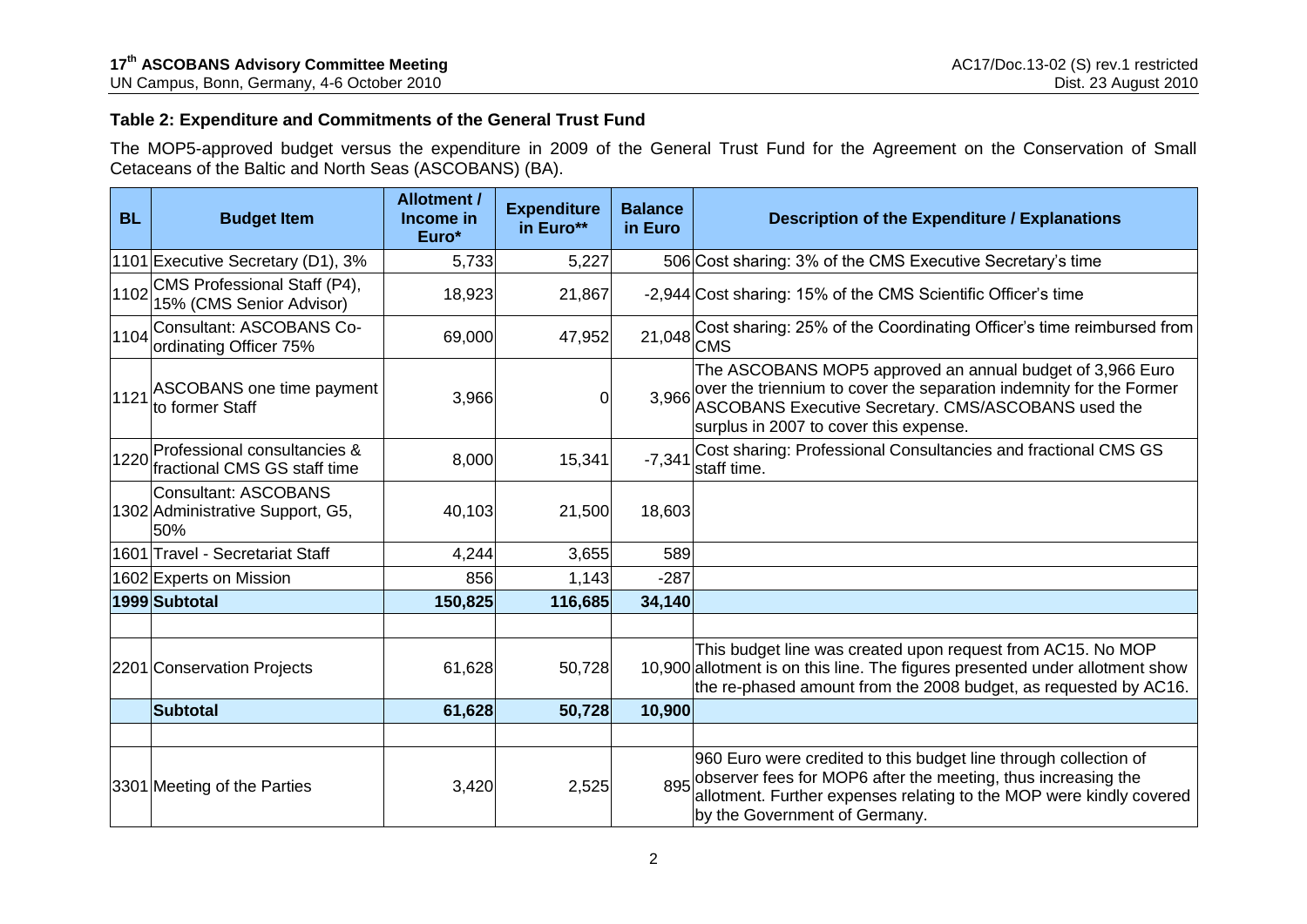UN Campus, Bonn, Germany, 4-6 October 2010

| <b>BL</b> | <b>Budget Item</b>                          | <b>Allotment /</b><br>Income in<br>Euro* | <b>Expenditure</b><br>in Euro** | <b>Balance</b><br>in Euro | <b>Description of the Expenditure / Explanations</b>                                                                                                                                             |
|-----------|---------------------------------------------|------------------------------------------|---------------------------------|---------------------------|--------------------------------------------------------------------------------------------------------------------------------------------------------------------------------------------------|
| 3302      | Meeting of the Advisory<br>Committee        | 2,460                                    | 7,917                           | $-5,457$                  | The Government of Belgium has kindly agreed to cover the over-<br>expenditure on this budget line.                                                                                               |
|           | 3999 Subtotal                               | 5,880                                    | 10,442                          | $-4,562$                  |                                                                                                                                                                                                  |
|           |                                             |                                          |                                 |                           |                                                                                                                                                                                                  |
|           | 4101 Miscellaneous office supplies          | 731                                      | 846                             | $-115$                    |                                                                                                                                                                                                  |
|           | 4102 Office equipment                       | 2,714                                    | 1,073                           | 1,641                     |                                                                                                                                                                                                  |
|           | 4999 Subtotal                               | 3,445                                    | 1,919                           | 1,526                     |                                                                                                                                                                                                  |
|           |                                             |                                          |                                 |                           |                                                                                                                                                                                                  |
|           | 5101 Maintenance of Equipment               | 522                                      | 296                             | 226                       |                                                                                                                                                                                                  |
| 5102      | Operation/maintenance of<br>photocopier/fax | 209                                      | 221                             |                           | -12 Cost sharing with CMS for jointly used equipment.                                                                                                                                            |
|           | 5103 IT Services                            | 0                                        | 11,395                          |                           | This budget line does not exist in the MOP5-approved budget, but<br>-11,395 was created in order to make the unforeseen expenses for the IT<br>services given by UN Volunteers more transparent. |
|           | 5201 Information Material                   | 2,839                                    | 2,108                           | 731                       | 2,839 Euro VAT were reimbursed by the Federal Government of Germany and appear as allotment on this budget line.                                                                                 |
|           | 5202 Reference material                     | 104                                      | 97                              |                           |                                                                                                                                                                                                  |
|           | 5301 Telephone and Fax                      | 574                                      | 98                              | 476                       |                                                                                                                                                                                                  |
|           | 5302 Postage and miscellaneous              | 470                                      | 1,154                           | $-684$                    |                                                                                                                                                                                                  |
|           | 5999 Subtotal                               | 4,718                                    | 15,369                          | $-10,651$                 |                                                                                                                                                                                                  |
|           |                                             |                                          |                                 |                           |                                                                                                                                                                                                  |
|           | <b>Total</b>                                | 226,496                                  | 195,143                         | 31,353                    |                                                                                                                                                                                                  |
|           | 6000 UNEP 13% PSC                           | 29,444                                   | 25,368                          | 4,076                     |                                                                                                                                                                                                  |
|           | <b>Grand total</b>                          | 255,940                                  | 220,511                         | 35,429                    |                                                                                                                                                                                                  |

Allotments in US\$ have been made based on the UN average exchange rate for 2008 (1 US\$ = 0,684 Euro). Allotments show the MOP5-approved budget as well as any income on the budget line, such as re-phased funds from prior years or the collection of observer fees for the MOP.

\*\* It should be noted that the UN average exchange rate for 2009 (1 US\$ = 0,743 Euro) has been applied in the calculation of the equivalent Euro amounts for all expenditure items that had been recorded and reported in US\$. Some gains and losses on exchange rate are incurred due to the use of such a conversion method.